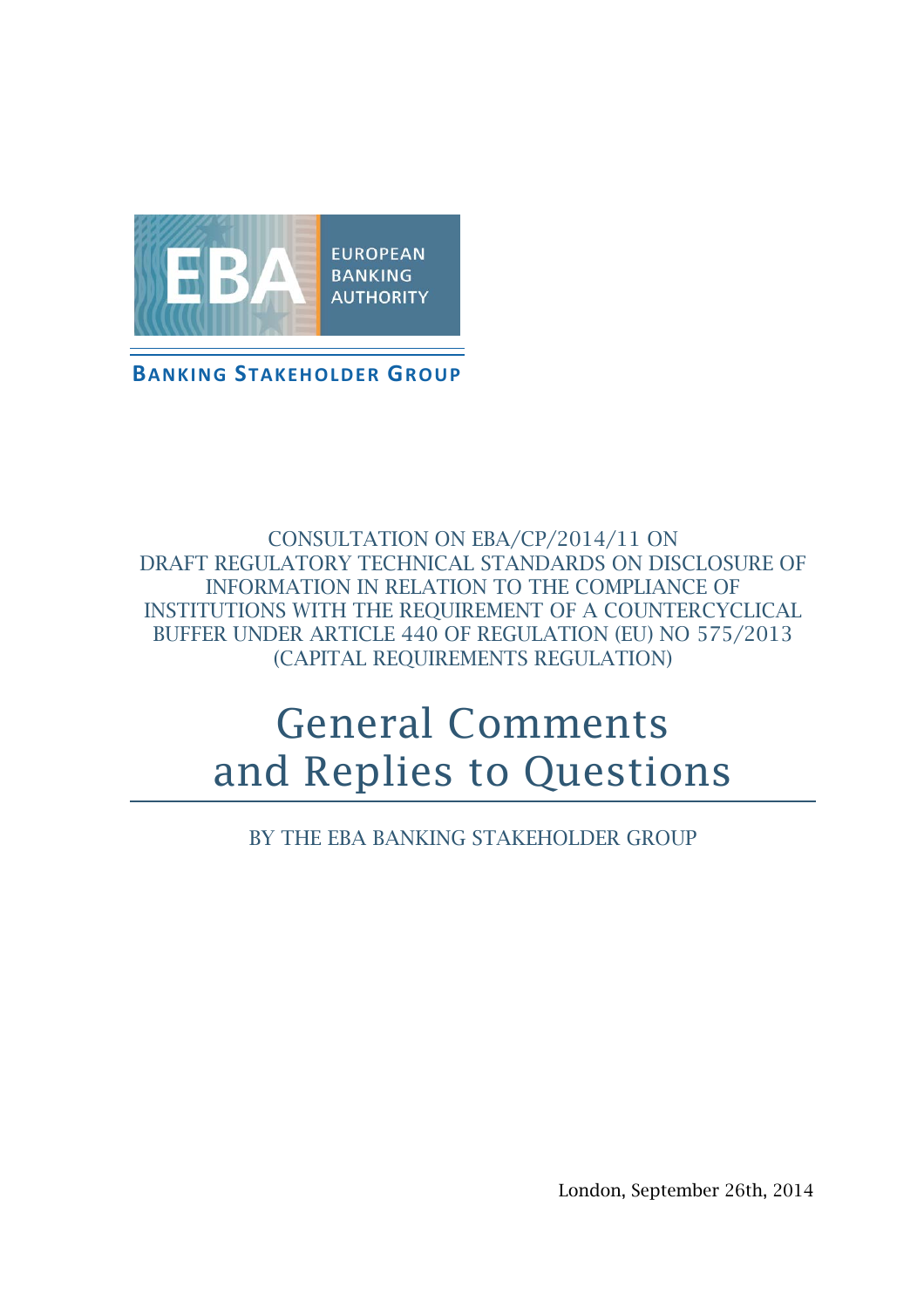

# Foreword

The EBA Banking Stakeholder Group ("BSG") welcomes the opportunity to comment on the Consultation Paper EBA/CP/2014/11.

This response has been prepared on the basis of comments circulated and shared among the BSG members and the BSG's Technical Working Group on Recovery, Resolution and Systemic Issues.

As in the past, the BSG supports an initiative that aims at harmonizing supervisory rules and practices across Europe, in order to ensure fair conditions of competition between institutions and more efficiency for cross-border groups. The BSG also expects these initiatives to facilitate data sharing between European supervisors and avoid reporting duplications for banks. However, the BSG identifies a number of issues which, unless properly addressed, could lead to unintended results.

This response outlines some general comments by the BSG, as well as our detailed answers to some questions indicated in the CP.

# General comments

The BSG welcomes the opportunity to comment on the consultation paper on draft regulatory technical standards on disclosure of information in relation to the compliance of institutions with the requirement for a countercyclical capital buffer (CCB). The CCB is part of the macroprudential policy toolkit. The design of macro-prudential policies is of paramount importance to ensure financial stability in the EU, thus counteracting the inherent pro-cyclicality of the financial system. In that vein, the overarching goal of macroprudential policies is to prevent systemic risk and to mitigate the pernicious effects of financial booms and busts on the real economy. Calibration of those tools should be done accordingly with the level of the systemic risk. In particular, the CCB is aimed at avoiding an excessive credit growth by requiring higher capital buffers in the cyclical upswings which could in turn be pulled down in period of stress. Overall, a well calibrated CCB should result in an increase of the resilience of the banking system and in a smoothing of the credit cycle.

The CCB is a CET1 buffer on domestic exposures. It is calibrated in steps of 0.25 percentage points or multiples of 0.25 percentage points and cannot fall below zero. Each Member State (MS) is required to appoint a designated authority responsible for setting this rate on a quarterly basis. The designated authority in a country sets the rate that would apply to credit exposures held by banks located in their jurisdiction. Institutions located in a MS different from the one setting the CCB rate have to apply the same CCB rate on exposures towards clients located in the country setting the CCB rate. There is mandatory reciprocity up to 2.5%. Above a 2.5% CCB rate reciprocity is not compulsory. If the designated authority in the MS in which entities have been authorised has not recognised the buffer rate above 2.5%, the authority shall apply a buffer rate of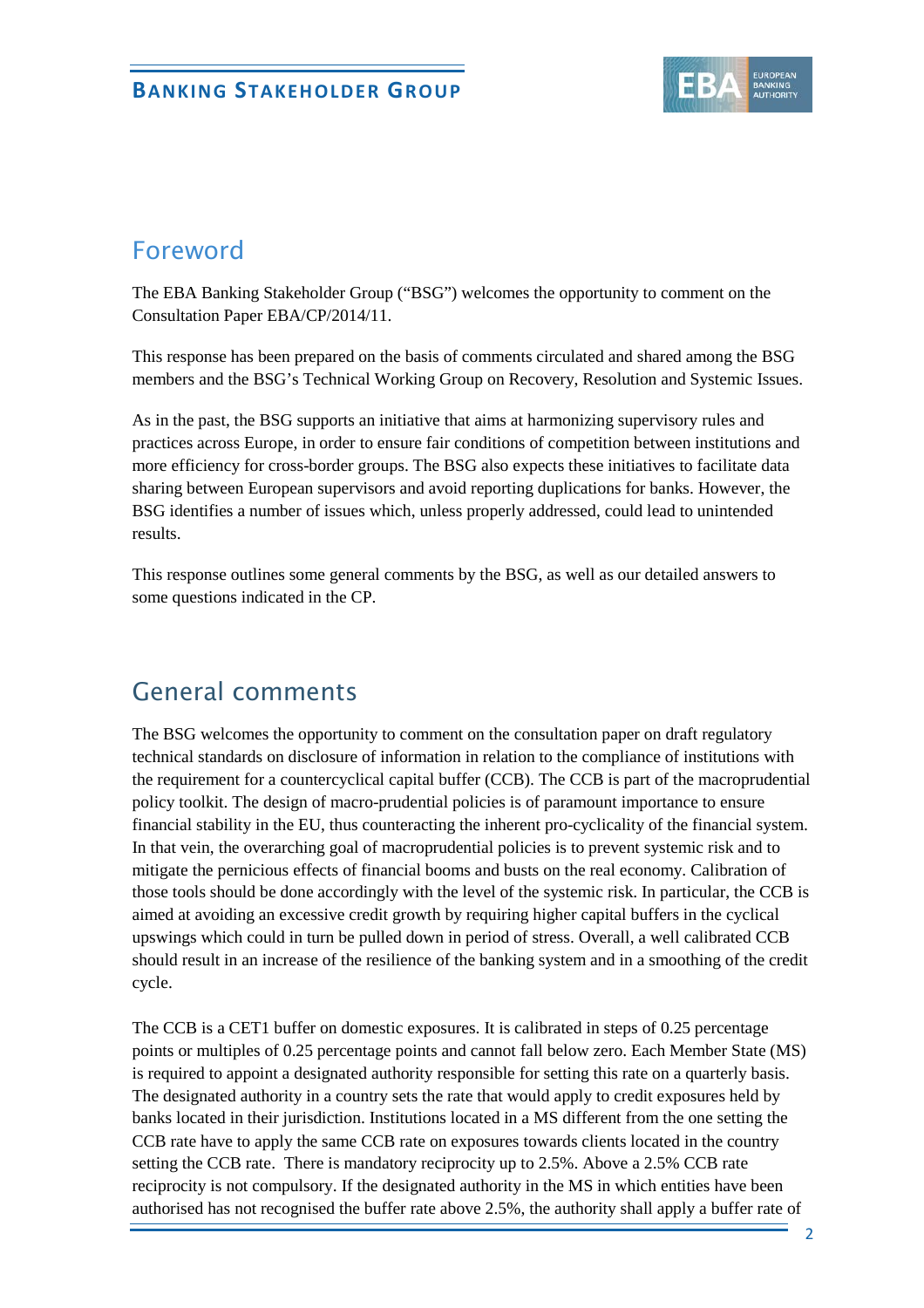

2.5%. Last but not least, a designated authority in a EU MS may set a different CCB rate for a third country if it rationally considers that the rate set by the third-country authority is not sufficient to prevent excessive credit growth risks in that third-country. On top of the regular supervisory review of the compliance with the CCB requirements, the disclosure of the buffer – which is the focus of the present CP -- will reinforce market discipline by making clear the level and composition of relevant exposures and the related coverage.

# Replies to Questions

Q01. Are the provisions included in these draft RTS sufficiently clear? Are there aspects which need to be expanded in more detail?

Yes, the provisions included in these draft RTS are sufficiently clear, with the exceptions mentioned below.

Q02. Are the instructions provided in Annex 2 of the draft RTS sufficiently clear?

#### **1.- Reference data. The level of application**:

On the one hand, after reading page 15-paragraphs  $1&3$ -, page 4-paragraph 2-, and page 11-paragraph 7- our understanding is that an international group will **only** be required to fulfil the templates on a consolidated basis. On the other hand, after reading page 7 paragraphs 2- we infer that an international group will be required to fulfil the templates **both** on a consolidated **and** on sub-consolidated/individual basis.

As a consequence, it is not clear to us whether an international group will have to fulfil the templates **on a consolidated, sub-consolidated or individual basis** (or all of them). This needs clarification to remove any ambiguity.

We refer to the relevant paragraphs of the aforementioned pages of the Consultation Paper:

#### **Page 15**:

\* Paragraph 1 : "When completing the field 'Level of application' institutions shall select **one of the following**, in accordance with Article 6 and 13 of the Regulation (EU) NO. 575/2013: - Consolidated; - Individual; - Sub-consolidated.

\* Paragraph 3:. "For disclosure on a **consolidated or sub-consolidated** basis in accordance with Part One, Title II of Regulation (EU) NO. 575/2013, institutions shall complete Tables 1 and 2 of these Instructions based on a consolidated basis in accordance with Part One, Title II, Chapter 2 of the Regulation (EU) NO. 575/2013".

### **Page 4**.

\* Paragraph 2: "For **institutions that are part of a group**, the disclosure of information should be made at a consolidated level by the parent institution/financial holding of the group, in accordance with Article 13(1) of the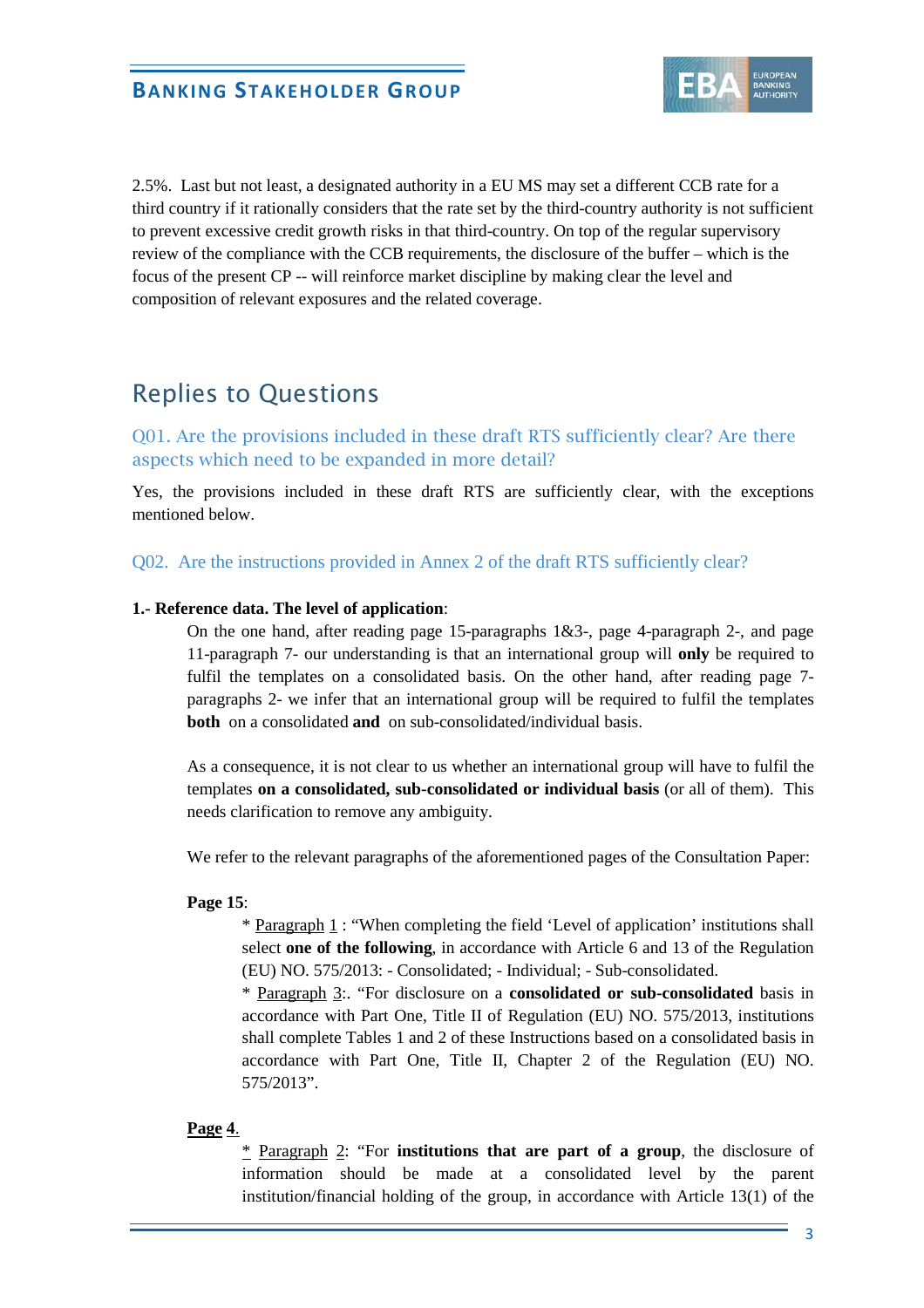# **BANKING STAKEHOLDER GROUP**



CRR, **or** at an individual **or** sub-consolidated level for significant subsidiaries of EU parent institutions/financial holdings and subsidiaries which are of material significance for their local markets".

**Page 11.** (7). "EU parent institutions and institutions controlled by a parent financial holding company should disclose this information on a consolidated basis, **while** significant subsidiaries of EU parent institutions or EU parent financial holding company or EU parent mixed financial holding company and subsidiaries which are of material significance for their local markets should disclose this information on individual or subconsolidated basis, as provided for in Article 13 of Regulation (EU) No 575/2013".

#### **Page 7**.

\* Paragraph 2: "If the institutions are part of a group, the disclosure of information should be made at a consolidated level by the parent institution/financial holding of the group **and** significant subsidiaries of EU parent institutions/financial holdings, **and** subsidiaries which are of material significance for their local markets should disclose this information on an individual or sub-consolidated basis, in accordance with Article 13 of the CRR".

## **2. Geographical distribution of credit exposures relevant for the calculation of the countercyclical capital buffer**: **breakdown by country**:

After reading the instructions referred to the breakdown of relevant credit exposures by country (page 16) and EBA's Final Draft RTS on the method for the identification of the geographical location of the relevant credit exposures (EBA/RTS/2013/15), we are uncertain about whether the split by country will **only** apply to **European** exposures **or** to the **whole** exposures of a group.

#### **3. The Exposure value of credit exposures**:

According to the explanation provided in PART II. INSTRUCTIONS FOR TABLE TEMPLATE 1, referring to the exposure value of credit exposures (page 16), it is not clear to us whether credit exposure values calculated through the Standard Approach and through Internal Rated Based have to be aggregated.

## Q03. Our analysis shows that the costs of implementation are negligible. Do you agree with our assessment? If not please explain why.

The templates to comply with the requirement for a CCB includes information already required to be disclosed in accordance with Article 440(1) of Regulation (EU) No 575/2013" (page 13). Therefore, the associated costs for calculating the countercyclical capital buffer would be incurred anyway. However, this does not imply that costs of implementation are **negligible** as entities still have to invest for providing the breakdown by country for: